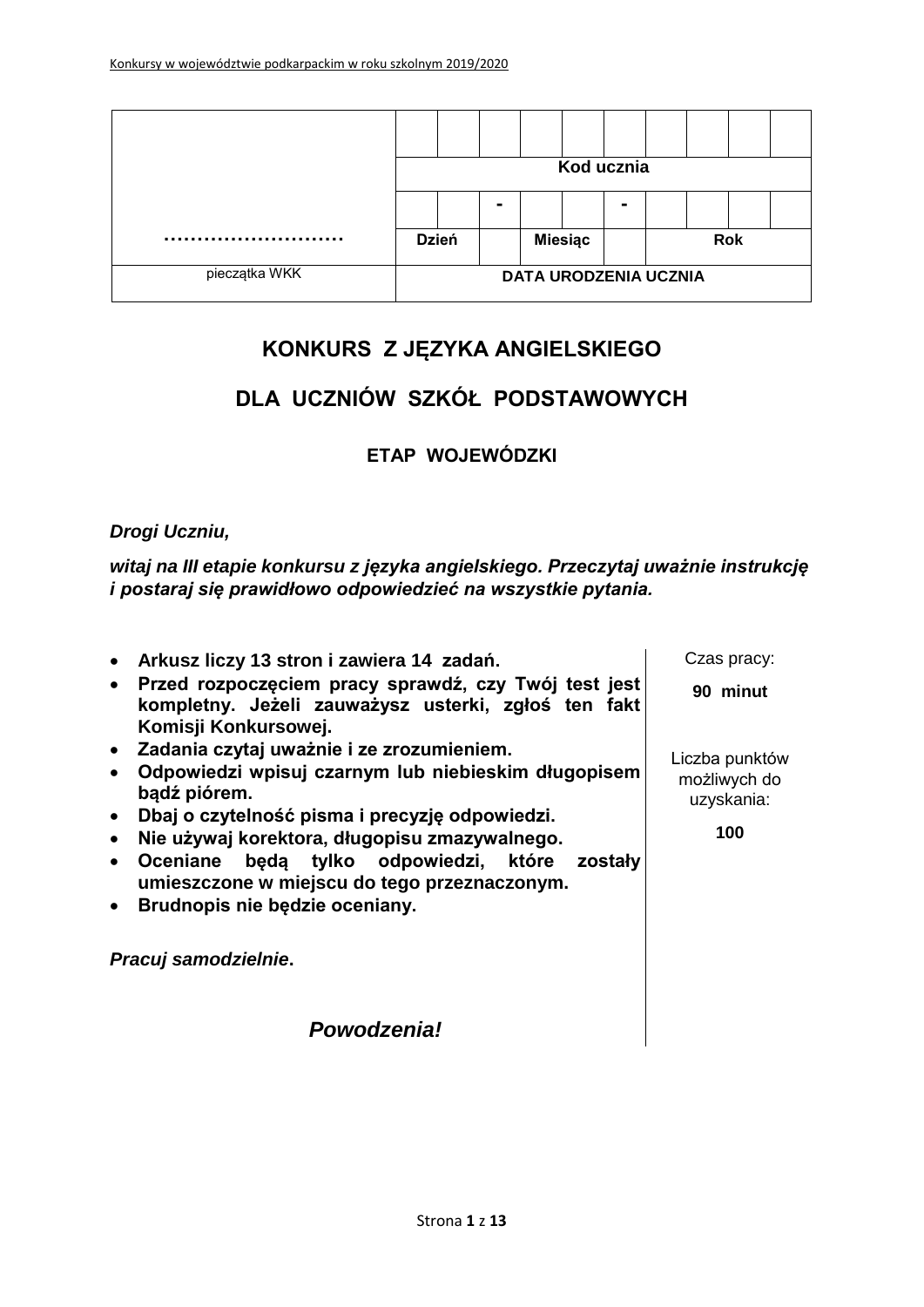*Przeczytaj uważnie tekst, z którego usunięto pięć zdań. Do każdej luki (1-5) dobierz brakujący fragment tekstu (A-G), aby otrzymać spójny i logiczny tekst. W każdą lukę wpisz literę, którą oznaczony został brakujący fragment. Dwa fragmenty zostały podane dodatkowo i nie pasują do żadnej luki. Za każdą poprawną odpowiedź otrzymasz 1 punkt.*

#### **New High Protein Diet**

This diet is the most effective way of losing body fat. Remember, if we go on a starvation diet, we lose weight but not much fat. In starvation mode, we use up our energy stores of carbohydrate first (in the form of a substance called glycogen). **1. ………** Then we start breaking down fat and protein. But we can't afford to lose body proteins: our muscle mass decreases, we become noticeably weaker, and our immunity is compromised because the lack of protective immunoglobulin proteins means we are subject to an increased risk of infection. Not good!

Sure, we look slimmer, and we certainly weigh less, but we are weaker and becoming unhealthy. There is no point in dieting if it's going to make us ill. And, of course, because we need our muscles, when we even slightly stray from the diet, our bodies immediately rebuild muscle and we regain all of the 'lost' weight very quickly. Yet another diet fails – because it was never going to work in the first place. **2. ………** Not only have we gone through a period of reduced immunity and a lack of proteins, minerals, vitamins, antioxidants and other essential nutrients, there is evidence that so-called 'yo-yo' dieting of this nature is detrimental to health in the longer term.

Quite simply, we are going to virtually eliminate all refined carbohydrates and sugars (which are also carbohydrates), leaving us with a low-carbohydrate, high-protein diet. Of course, you may have heard of high-protein diets before, and they all failed because the carbohydrates were not restricted. Remember, unless you switch off the mechanism to make fat, and switch on the mechanism to burn fat, it is very difficult to lose body fat. On this diet, you will be cutting out virtually all refined carbohydrates so that body fat is burned preferentially, to provide energy. **3. ………** These foods have very little nutritional value, and what's more, can cause medical and fat problems. Of course, there are forms of these carbohydrates – such as wholemeal rice, wholemeal bread and wholemeal pastas – that do have nutritional benefits and which you can reintroduce later, but in the initial stage of the diet, you have to reduce all carbohydrates, to switch on the fat-burning mechanism.

You should definitely cut out all pasta, rice, cakes and biscuits, and stick to a maximum of one slice of bread per day. Your body will rapidly adjust to a healthy, high-protein, lowcarbohydrate diet, and will burn body fat. The bottom line is that you don't need refined carbohydrates and processed sugars. These forms provide energy and no other form of essential nutrition – and when you eat more than the energy you can use immediately, the rest is stored as fat. One point to be aware of is that refined carbohydrates can appear in many unexpected sources. You probably know that bread, cakes, pastries, biscuits, pies, pizzas, potato crisps and fried potato chips all contain refined carbohydrates, but pasta, rice, most breakfast cereals, most tinned foods, many pre-packaged foods, tinned vegetables, tinned soups, and prepared sauces do as well… **4. ………** Virtually all 'fast foods' contain very high proportion of refined carbohydrates – as well as hydrogenated fats – and if your diet is high in refined carbohydrates and hydrogenated fats, you will definitely put on weight. If you're worried that by cutting out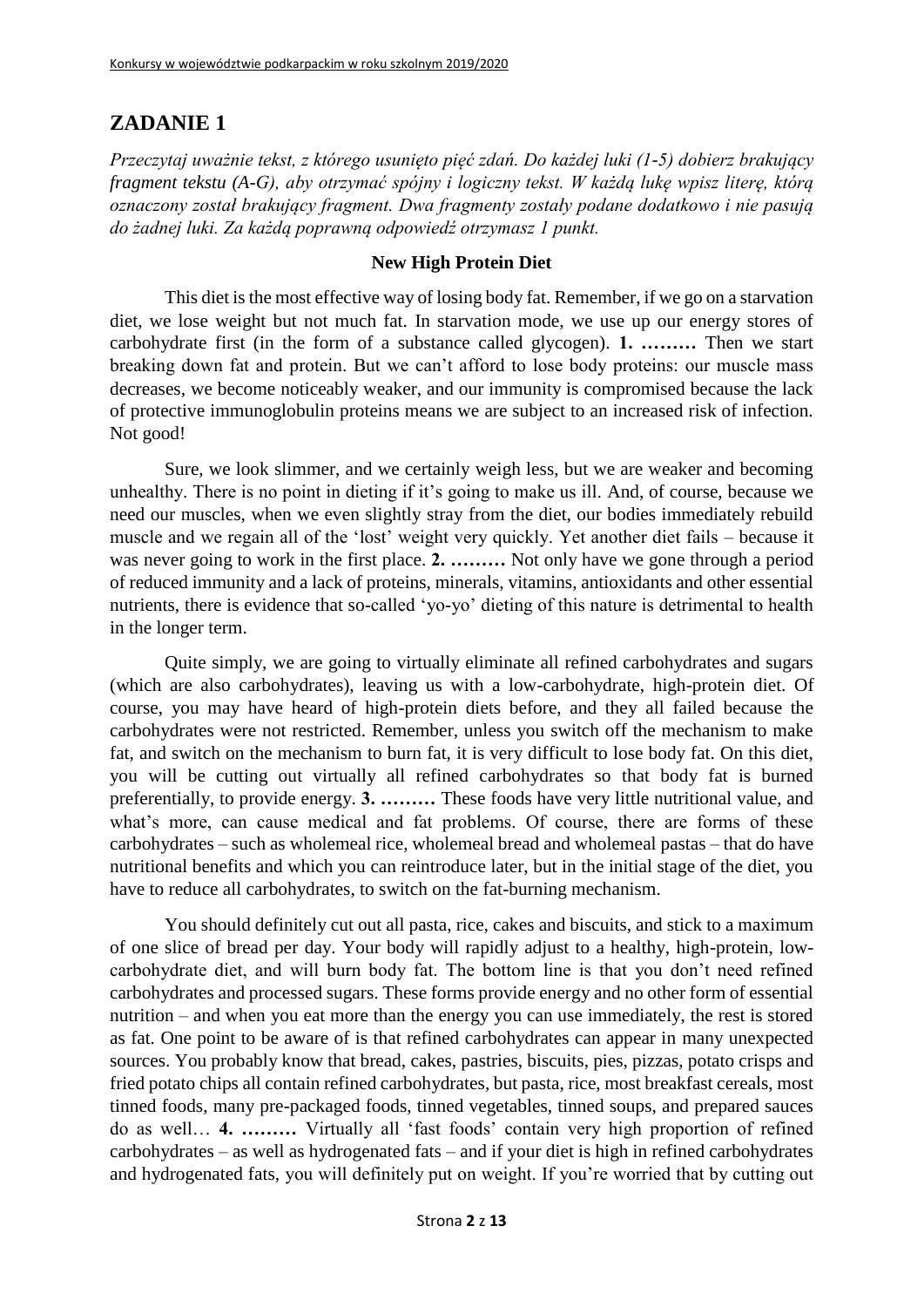refined carbohydrates you'll have virtually no foods left to choose from, fear not. In fact, highprotein and nutritious foods such as meat, poultry, fish, shellfish and eggs are all open to you, along with vegetables, cheese, spices and herbs, from which you can easily produce delicious, healthy and quick meals. You'll be relieved to hear that you don't have to live on a diet of lettuce and tomato. On the contrary, you will be eating virtually limitless quantities of very tasty food complemented by delicious sauces and dressings: in other words, real food!

What about fats in your diet? **5.** ......... This is going to seem a strange thing to say, and it's against all of the dietary advice you've been given in the past, but if you follow the principles of this diet carefully, you don't need to worry about how much fat you're consuming. No, I have not gone mad, and I'm certainly not advocating a high-fat diet, but most of the 'bad' fats are actually integrated into the sugary, starchy foods you have already excluded, and you will naturally avoid them when you stop eating these foods. So by excluding the refined carbohydrates, you have excluded the 'bad' fats from your diet at a single stroke.

*[www.test-english.com](http://www.test-english.com/)*

**A.** After such diets our bodies look more attractive.

**B.** I've advised you to cut out refined carbohydrates and eat a high-protein diet, but what about the amount of fat you consume?

**C.** However, the body can store only a little glycogen, and this is used up within two days.

**D.** Avoid eating pasta at all costs.

**E.** And we have succeeded in making ourselves considerably less healthy in the process.

**F.** In fact the list goes on and on.

**G.** Sugar, starch, white flour, cakes, bread, pasta and rice are the usual culprits.

**\_\_\_\_\_ / 5 pkt**

### **ZADANIE 2**

*Przeczytaj poniższy tekst. Z podanych odpowiedzi wybierz właściwą, zgodną z treścią tekstu. Zaznacz wybraną odpowiedź, zakreślając literę A, B lub C. Za każdą poprawną odpowiedź otrzymasz 1 punkt.*

#### **Dirty Britain**

Before the grass has thickened on the roadside verges and leaves have started growing on the trees is a perfect time to look around and see just how dirty Britain has become. The pavements are stained with chewing gum that has been spat out and the gutters are full of discarded fast food cartons. Years ago I remember travelling abroad and being saddened by the plastic bags, discarded bottles and soiled nappies at the edge of every road. Nowadays, Britain seems to look at least as bad. What has gone wrong?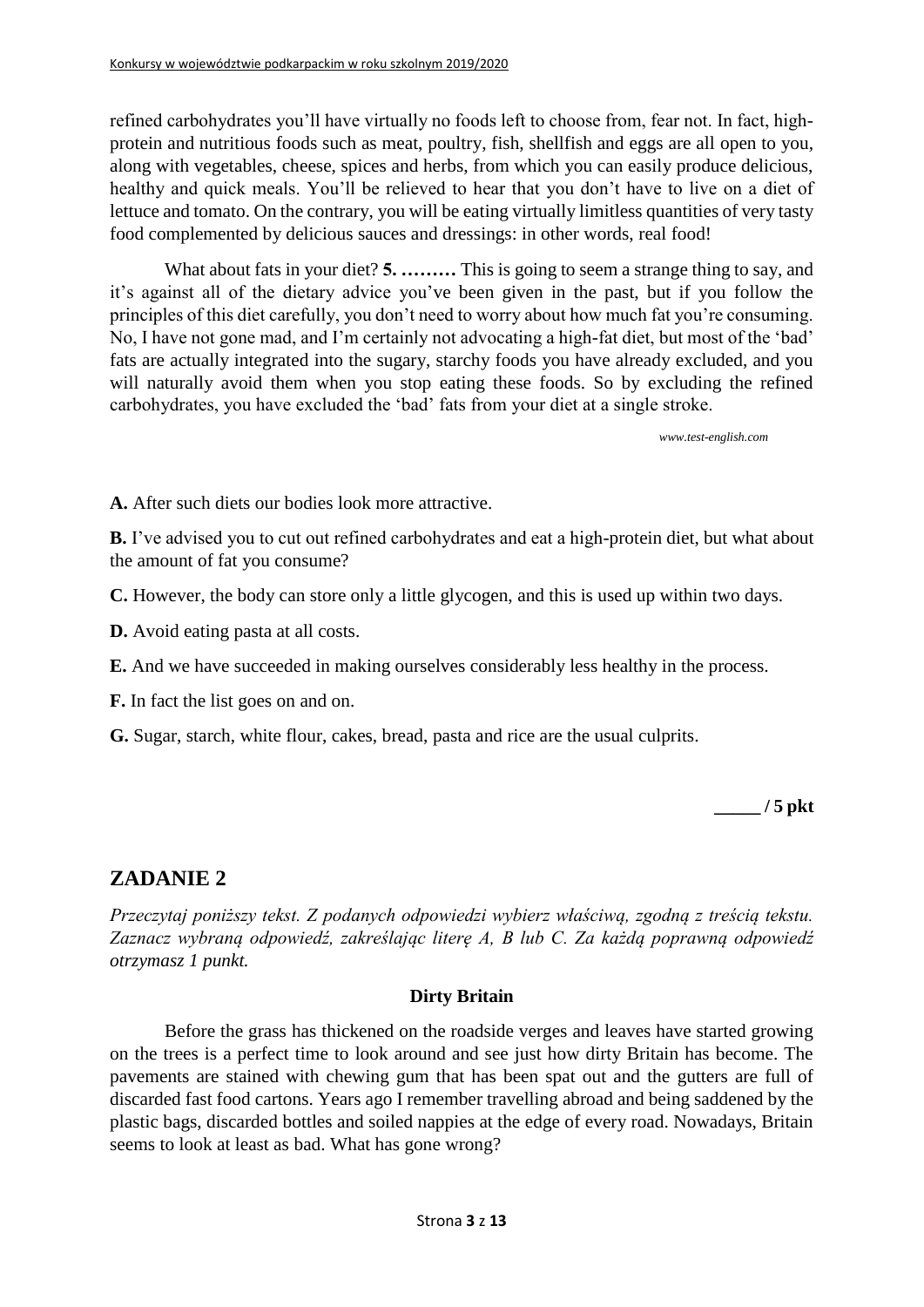The problem is that the rubbish created by our increasingly mobile lives lasts a lot longer than before. If it is not cleared up and properly thrown away, it stays in the undergrowth for years; a semi-permanent reminder of what a tatty little country we have now.

Firstly, it is estimated that 10 billion plastic bags have been given to shoppers. These will take anything from 100 to 1,000 years to rot. However, it is not as if there is no solution to this. A few years ago, the Irish government introduced a tax on non-recyclable carrier bags and in three months reduced their use by 90%. When he was a minister, Michael Meacher attempted to introduce a similar arrangement in Britain. The plastics industry protested, of course. However, they need not have bothered; the idea was killed before it could draw breath, leaving supermarkets free to give away plastic bags.

What is clearly necessary right now is some sort of combined initiative, both individual and collective, before it is too late. The alternative is to continue sliding downhill until we have a country that looks like a vast municipal rubbish tip. We may well be at the tipping point. Yet we know that people respond to their environment. If things around them are clean and tidy, people behave cleanly and tidily. If they are surrounded by squalor, they behave squalidly. Now, much of Britain looks pretty squalid. What will it look like in five years?

*Adapted from: [https://www.usingenglish.com](https://www.usingenglish.com/)*

#### 1. **It is a good time to see Britain before the trees have leaves because**

- A. Britain looks perfect.
- B. you can see how dirty Britain is.
- C. the grass has thickened on the verges.

#### **2. According to the writer, the rubbish we create**

- A. does not disappear as fast as it used to.
- B. has been properly disposed of.
- C. does not influence our opinion of the country.

#### **3. Michael Meacher**

- A. made no attempt to follow the Irish example with a tax on plastic bags.
- B. tried to follow the Irish example with a tax on plastic bags.
- C. had problems with the plastic industry that didn't bother about the tax.

#### **4. The writer thinks**

- A. it is too late to do anything.
- B. there is no alternative.
- C. we need to work together to solve the problem.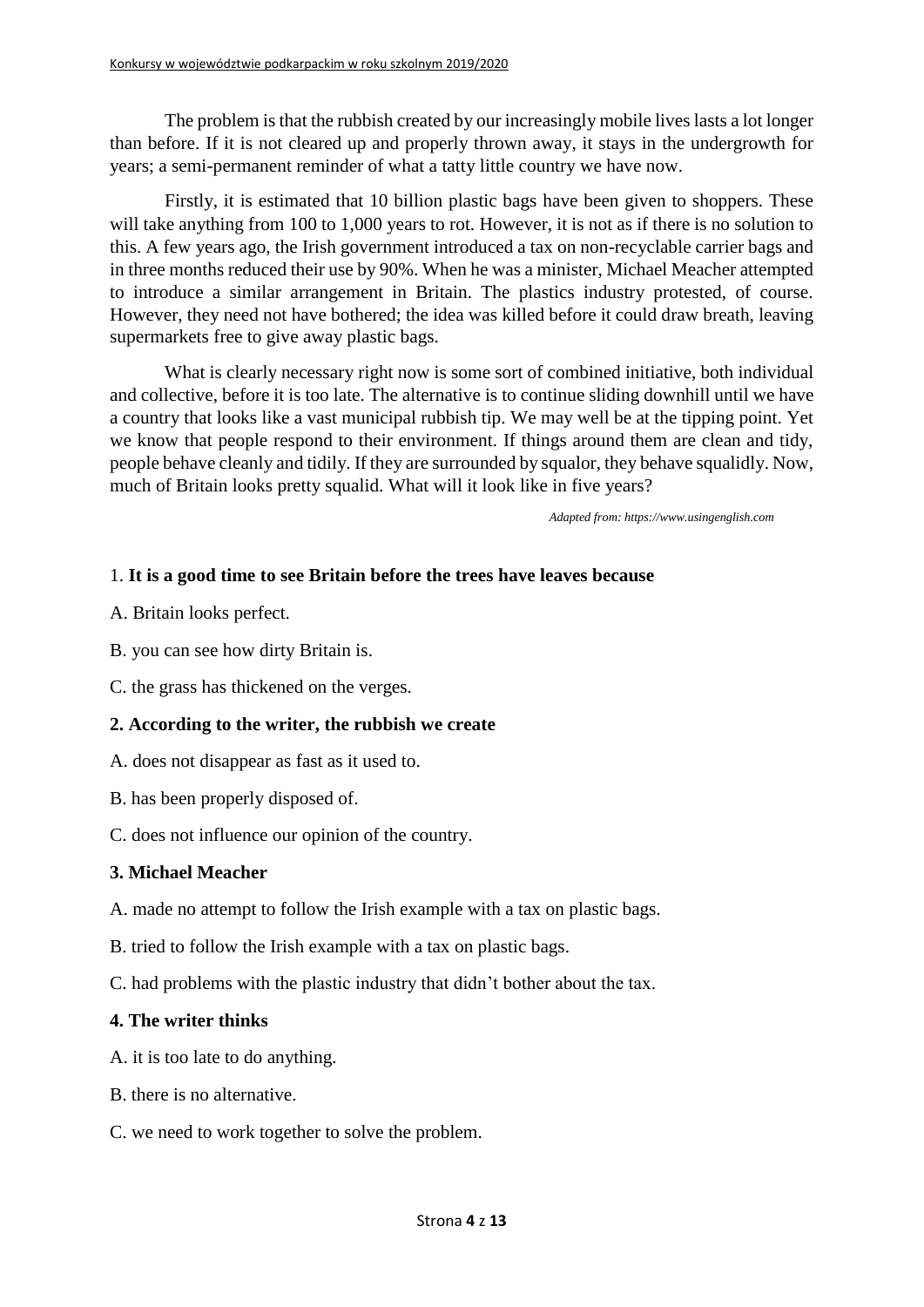#### **5. In the writer's opinion people**

- A. behave according to what they see around them.
- B. are clean and tidy.
- C. like to live in squalor.

**\_\_\_\_\_ / 5 pkt**

## **ZADANIE 3**

*W poniższych zdaniach z podanych trzech możliwości wybierz i podkreśl właściwą. Za każdą poprawną odpowiedź otrzymasz 1 punkt.*

PRZYKŁAD: *There are some / any / little eggs in the fridge.*

- 1. The hair-dryer is fitted with a three point **power / plug / socket.**
- 2. I don't think this green blouse **matches / suits / fits** your red skirt.
- 3. Mark had a terrible **controversy / row / discussion** over his pocket money with his parents last night.
- 4. The chairman's announcement was followed by a **boiling / heated / burning** debate.
- 5. Michael paid no attention, as he was completely **concentrated / distracted / absorbed**  in his book.
- 6. The whole family was woken up by the sound of sheep **neighing / croaking / bleating**  in the meadow.
- 7. Our **ancestors / descendants / successors** came to America from Ireland in the 19th century.
- 8. The audience enjoyed the performance so much that they clapped **aloud / heavily / loudly**.
- 9. If we put our money in the bank, it will earn ten per cent **deposit / interest / investment**.
- 10. Villagers are hoping for rain this month after nearly a year of **drought / draft / draught**.

**\_\_\_\_\_\_\_ / 10 pkt**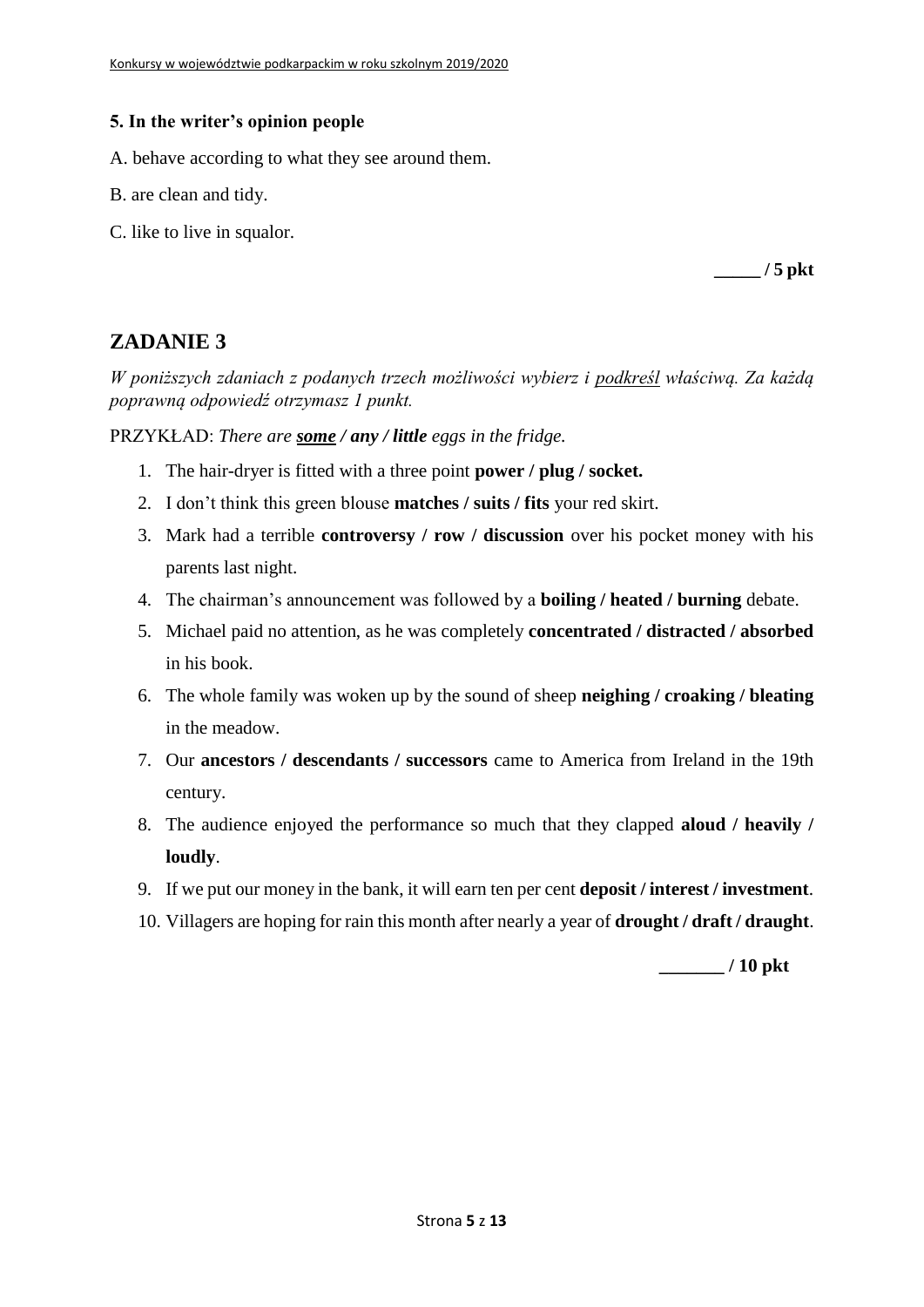*Uzupełnij każde z poniższych zdań jednym wyrazem. Liczba kresek odpowiada liczbie liter w brakującym wyrazie, którego pierwsza litera została podana. Wymagana jest całkowita poprawność ortograficzna wpisywanych odpowiedzi. Za każdą poprawną odpowiedź otrzymasz 1 punkt.*

PRZYKŁAD: *My d \_\_ \_\_ \_\_ \_\_ is to become a famous actress.*

### *ODPOWIEDŹ: dream*

- 1. The plan of a journey is called an **i**  $\cdot$
- 2. Sue was on her hands and **k**, looking for the fallen stamp.
- 3. We won't be able to open the bottle of wine without a  $c_{\text{max}} = 2$ ,  $c_{\text{max}} = 2$ .
- 4. My **i\_\_ \_\_ \_\_ \_\_ \_\_ \_\_ \_\_ \_\_** reaction was one of surprise, but then I got used to the idea.
- 5. She was  $\mathbf{b}$   $\_\_\_\_\_\_\_\_\_\_\_\_\_\_\_\_\_\_\_\$  up by her grandmother after her parents died.
- 6. Don't include all the details. Just write a **s \_\_ \_\_ \_\_ \_\_ \_\_ \_\_** of what happened.
- 7. When does our new  $\mathbf{a}_{\text{max}} = 1$  and  $\mathbf{a}_{\text{max}} = 1$  ampaign begin?
- 8. I feel hungry. Could you **p** an apple for me? I don't like apples with skin.
- 9. The government is building a **n\_\_ \_\_ \_\_ \_\_ \_\_ \_\_** power plant not far from here.
- 10. The houses are so much alike that we couldn't tell one from **a**

**\_\_\_\_\_\_\_\_\_ / 10 pkt**

## **ZADANIE 5**

*Z podanych możliwości wybierz i podkreśl tę, która pasuje do podanego zdania. Za każdą poprawną odpowiedź otrzymasz 1 punkt.*

|    | her boss.   |              | PRZYKŁAD: My sister works as a      She answers the phone and makes coffee for |
|----|-------------|--------------|--------------------------------------------------------------------------------|
| a) | assistant   | b) secretary | c) waitress                                                                    |
|    |             |              | 1. When she saw the door begin to open, she was scared out of her              |
|    | bones<br>a) | b) teeth     | c) wits                                                                        |
|    |             |              |                                                                                |

a) gazing b) viewing c) scanning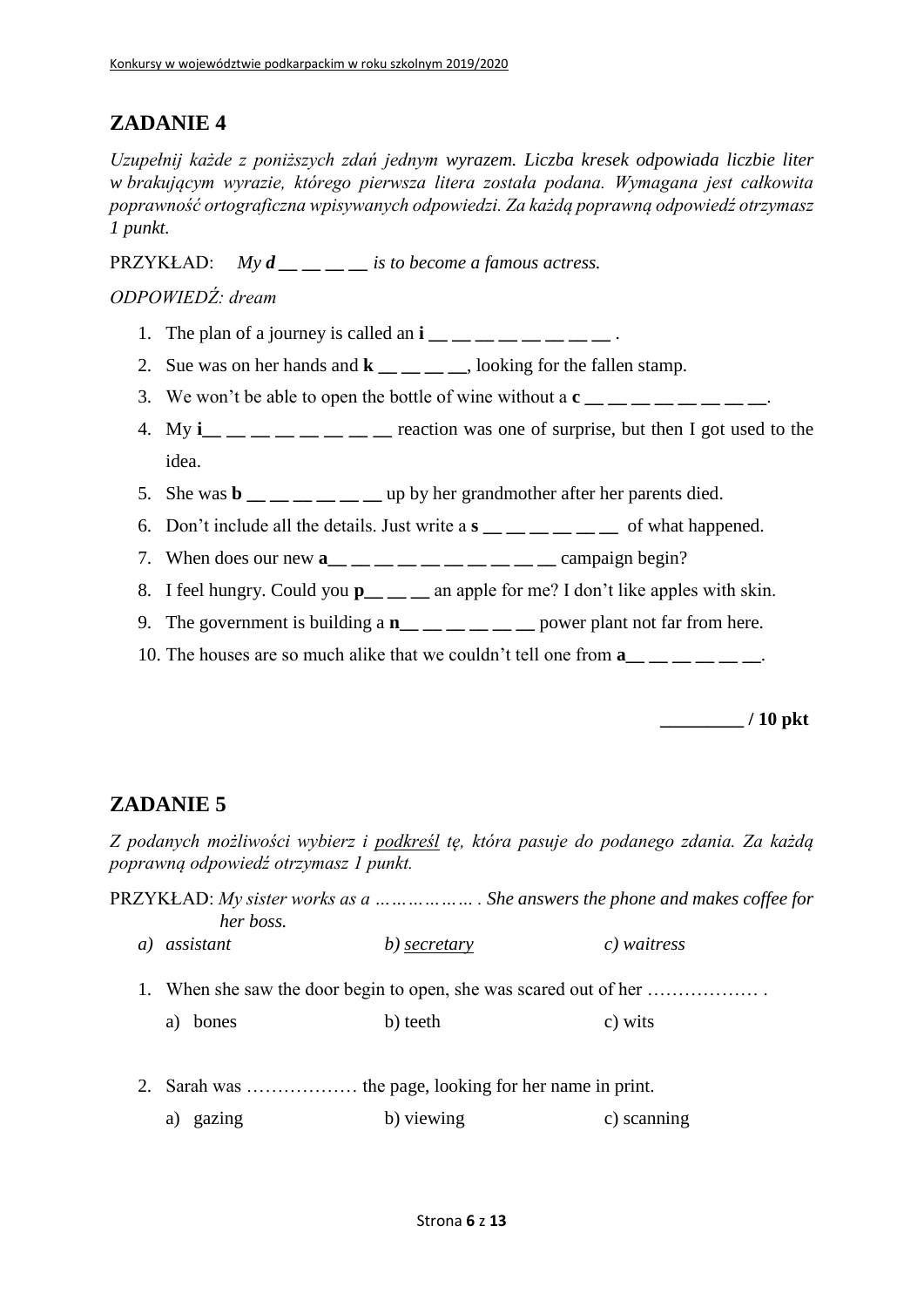- 3. You can talk to him until you're …………… in the face, but he still won't understand.
	- a) pink b) black c) blue
- 4. Your new girlfriend ……………… me of a cousin of mine.
	- a) reminds b) remembers c) recollects
- 5. After I drank a cup of black coffee, I felt wide ……………… . a) awoken b) awake c) woken

**\_\_\_\_\_\_\_ / 5 pkt**

### **ZADANIE 6**

*Uzupełnij luki odpowiednią formą wyrazu utworzonego od wyrazu podanego na końcu każdego zdania. Wymagana jest całkowita poprawność ortograficzna wpisywanych wyrazów. Za każdą poprawną odpowiedź otrzymasz 1 punkt.*

PRZYKŁAD: *Sheila was really ……………………………….. when she broke her wrist. HAPPY* ODPOWIEDŹ: unhappy 1. My mum has gone back to college to get a teaching ……………………………... **QUALIFY** 2. The ballet dancer's movements were extremely ……………………………………. . Watching her dance was a real pleasure. **GRACE** 3. I can't put up with your …………………………..…………………. complaining! **CEASE** 4. I thought the test was …………………………………..……….. easy, actually. **COMPARE** 5. I put a lot of effort into preparing myself for the exam, but in the end I was ………………………………………………………..anyway. **SUCCESS**

**\_\_\_\_\_\_\_ / 5 pkt**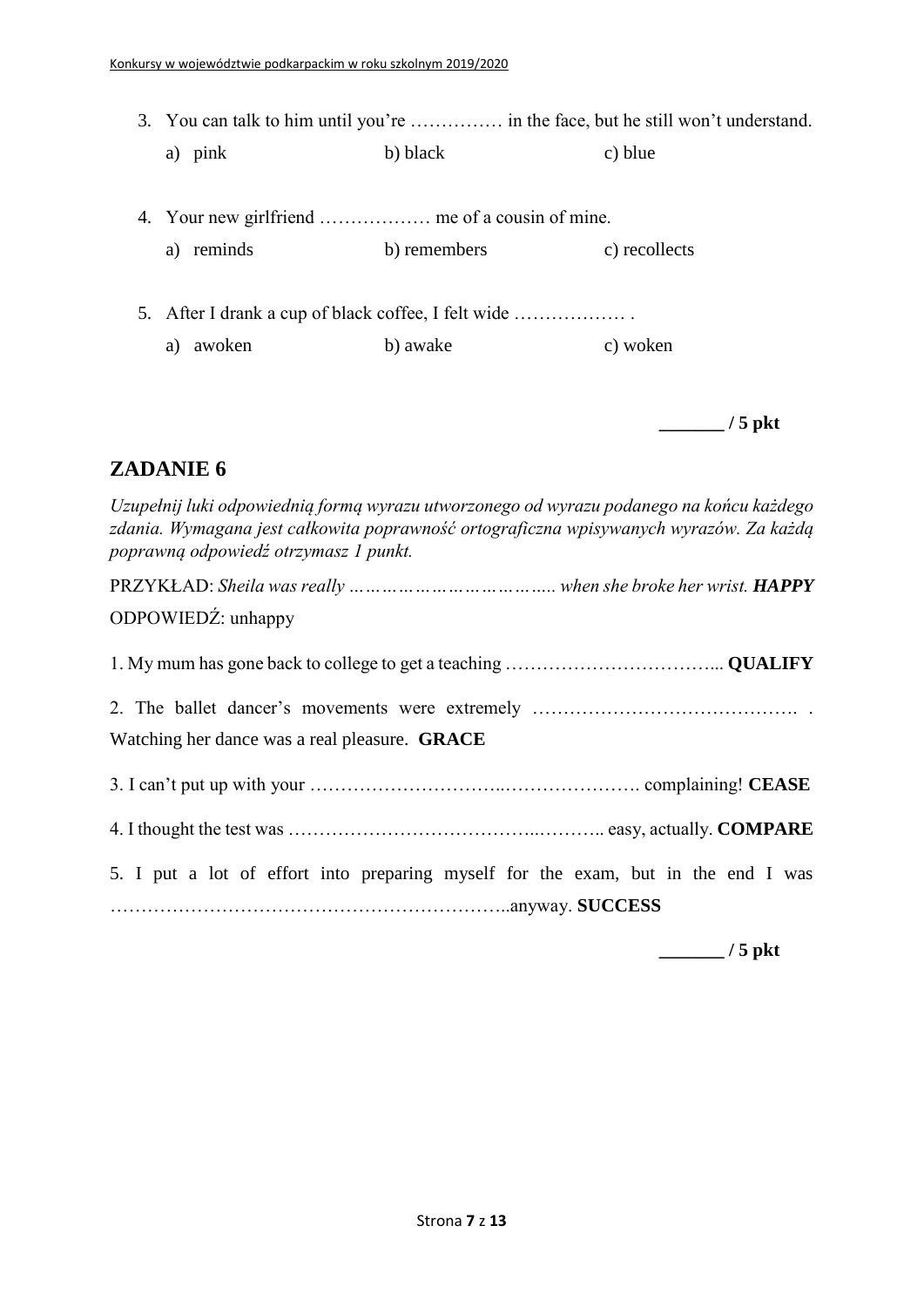*Uzupełnij poniższe zdania 1-5 wpisując w wykropkowane miejsca właściwy przyimek z ramki. Uwaga! Raz użyty przyimek nie może się powtarzać. 5 przyimków zostało podanych dodatkowo i nie pasują do żadnego ze zdań. Za każdą poprawną odpowiedź otrzymasz 1 punkt.*

| across | away | back | down | in | out | round | $\mathbf{u} \mathbf{p}$ | through | to |
|--------|------|------|------|----|-----|-------|-------------------------|---------|----|
|        |      |      |      |    |     |       |                         |         |    |
|        |      |      |      |    |     |       |                         |         |    |
|        |      |      |      |    |     |       |                         |         |    |
|        |      |      |      |    |     |       |                         |         |    |
|        |      |      |      |    |     |       |                         |         |    |
|        |      |      |      |    |     |       |                         |         |    |
|        |      |      |      |    |     |       |                         |         |    |

**\_\_\_\_\_\_\_ / 5 pkt**

### **ZADANIE 8**

*Z podanych trzech możliwości wybierz i podkreśl właściwą. Za każdą poprawną odpowiedź otrzymasz 1 punkt.*

PRZYKŁAD: *I really hate do / to do / doing the housework.*

- 1. It's ages **when / since / that** I last saw a decent comedy on television.
- 2. That **can't / shouldn't / needn't** have been Stephen that you saw. He's gone abroad.
- 3. I'll take this scarf. It's the **just / sheer / very** thing I'm looking for.
- 4. No sooner had we started the match **that / than / when** the rain began pouring down.
- 5. Several people **whom / of which / whose** voices could be clearly heard, were waiting outside.
- 6. Peter was slow at school, but he went on **being / be / to be** Prime Minister.
- 7. Basketball is fast becoming **a / the / -** popular sport worldwide.
- 8. You **might / needn't / must** have told me that my skirt was split! I would have chosen a different one.
- 9. It's high time you **learn / had learned / learned** to look after yourself!
- 10. If it **wouldn't be / weren't / isn't** for Jim, this company would be in a mess.

**\_\_\_\_\_\_\_\_\_ / 10 pkt**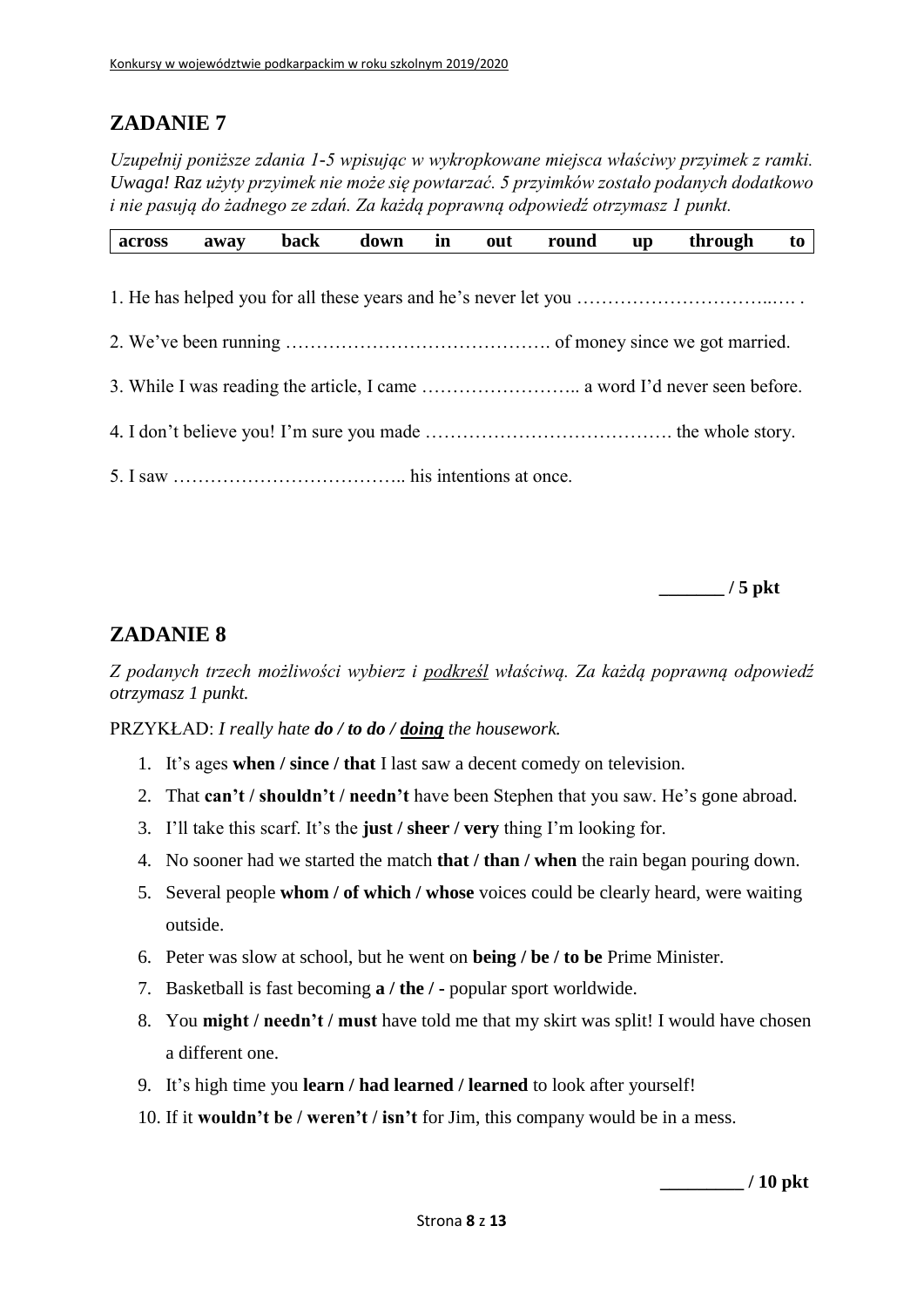*Przetłumacz na język angielski fragmenty zdań podane w nawiasach tak, aby otrzymać logicznie i gramatycznie poprawne zdania. W tłumaczeniu użyj 1-5 słów. Wymagana jest całkowita poprawność ortograficzna wpisywanych odpowiedzi. Za każdą poprawną odpowiedź otrzymasz 1 punkt.*

PRZYKŁAD: *(Nie mów) ………………………………….. Peter about my birthday party.*

### ODPOWIEDŹ: *Don't tell*

1. Where can I find a professional translator? I have to **(dać ten list do przetłumaczenia)**

…………………………………………………………………………… .

2. The police officer **(oskarżył ją o kradzież)** ……………………………………………….. the gold jewellery.

3. If I had accepted Mike's invitation to his party, **(tańczyłabym)**……………… .….…………………………………………………….. just now.

4. Peter **(powiedział mi, żebym się nie martwił)** ……………………………………………….

5. **(Pomimo niebezpieczeństwa)**……………………………………………….., the fire fighters ran into the burning church.

6. Look at these drifts! How long **(pada śnieg)** ……..………………………………………….? 7. We really can't stand **(jak się nas zmusza)** ………………....……………………… to take

part in competitions.

8. I am late, **(nieprawdaż),** ………………………………. I?

9. **(Powinnaś była kupić)** ………………………………………………………… that dress. It was a real bargain!

10. By the time we got to school, the PE lesson **(już się zaczęła)** ………………………………

…………………………………………………….. .

**\_\_\_\_\_\_\_\_ / 10 pkt**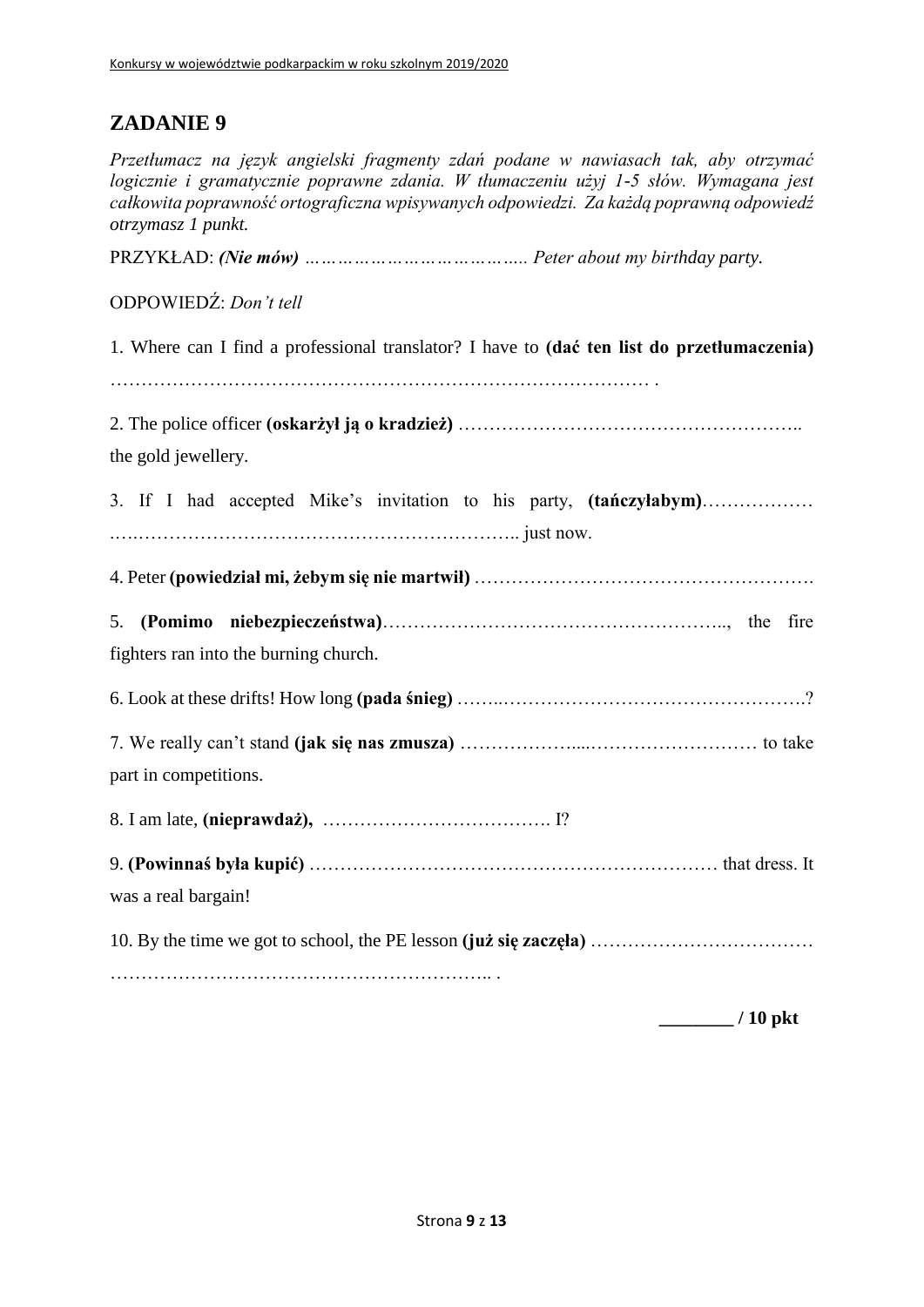*Uzupełnij każde z poniższych zdań jednym wyrazem, aby było ono logiczne i poprawne gramatycznie. Wymagana jest całkowita poprawność ortograficzna wpisywanych odpowiedzi. Za każdą poprawną odpowiedź otrzymasz 1 punkt.*

PRZYKŁAD: *Is Mark interested ……………………. astronomy?*

### ODPOWIEDŹ: *in*

- 1. When my grandpa retired, he devoted himself ……………………… improving his golf.
- 2. Let me carry your shopping. It's ………………….. least I can do.
- 3. I think you ……………………. better stay in bed today.
- 4. Strange ……………………… it may seem, we really like it here.
- 5. …………………….. I really enjoy in winter is a bowl of hot tomato soup.
- 6. ………………………….. no condition are they to open fire without a warning.
- 7. I………………………rather you didn't stay there any longer.
- 8. I feel as …………………….. I were flying!
- 9. ………………… for your help, we would have been in trouble.
- 10. We will go sightseeing ………………………….. it rains. Otherwise we will stay in.

**\_\_\_\_\_\_\_\_\_\_ / 10 pkt**

## **ZADANIE 11**

*Uzupełnij drugie zdanie tak, aby znaczyło to samo, co pierwsze. Wykorzystaj podane wyrazy, ale nie zmieniaj ich formy. Użyj od trzech do pięciu wyrazów, wliczając podany wyraz. Wymagana jest całkowita poprawność ortograficzna i gramatyczna wpisywanych odpowiedzi. Formy skrócone traktujemy jak jeden wyraz. Za każdą poprawną odpowiedź otrzymasz 1 punkt.*

PRZYKŁAD: *They grow rice in China. IS*

ODPOWIEDŹ: *Rice is grown in China.*

1. Tony talked me into acting in this play. **PERSUADED**

Tony …………………………………………………………………… in this play.

- 2. There were a lot of people on the train. **WITH**
	- The train ……………………………………………………………… people.
- 3. Why do you have to complain all the time? **WISH**

I …………………………………………………………………………………. all the time.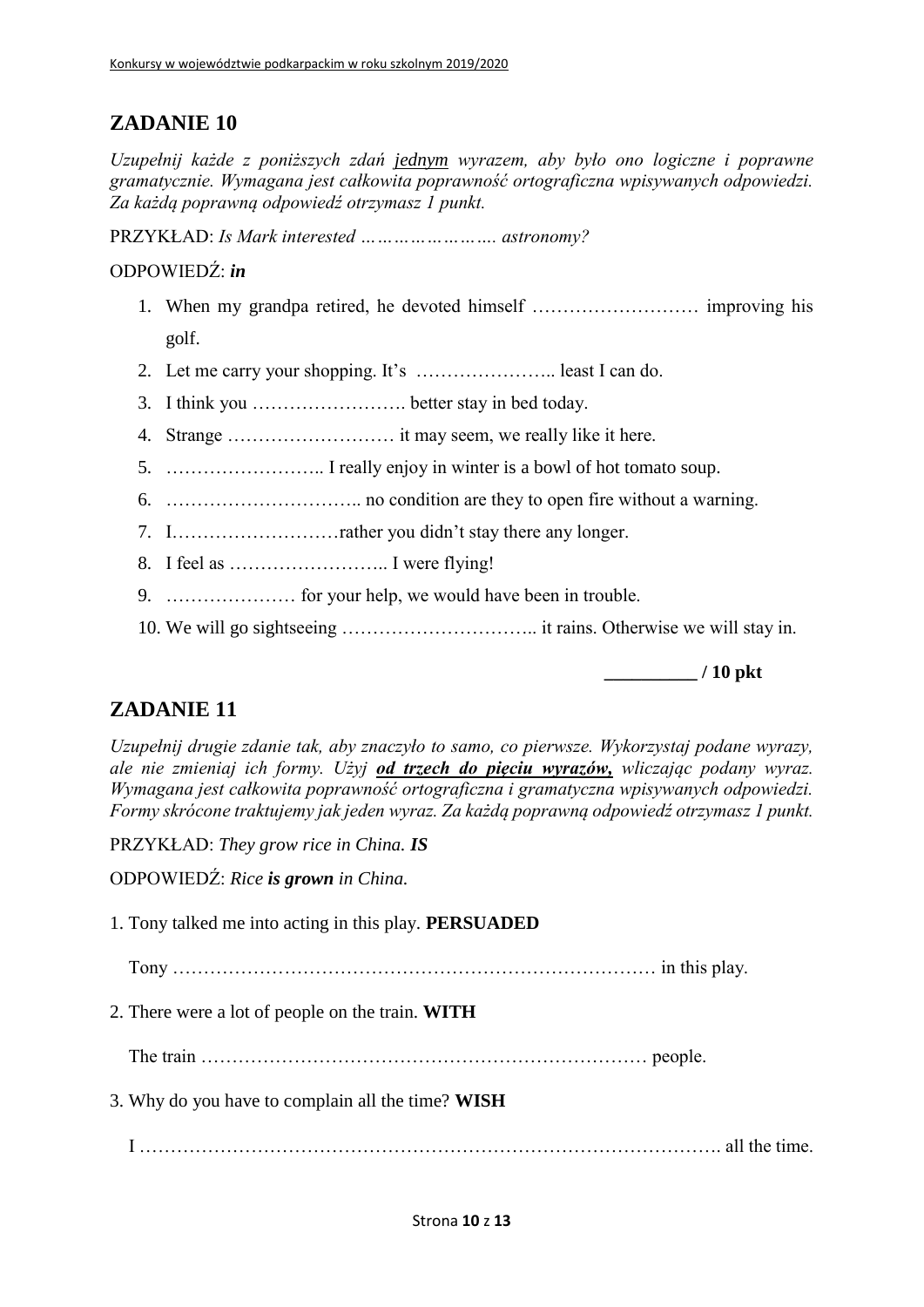| 4. Jill's parents are making her study hard. MADE                     |  |
|-----------------------------------------------------------------------|--|
|                                                                       |  |
| 5. Sophia left early because she didn't want to miss the train. SO AS |  |
|                                                                       |  |
| 6. No other job is as exciting as being a doctor. <b>FAR</b>          |  |
|                                                                       |  |
| 7. Daniel rejected their offer and now he is unemployed. DOWN         |  |
|                                                                       |  |
| now.                                                                  |  |
| 8. Mary would rather not give her presentation today. FEEL            |  |
|                                                                       |  |
| today.                                                                |  |
| 9. We hired a plumber to install a new dishwasher. <b>INSTALLED</b>   |  |
|                                                                       |  |
| 10. As we grow older, we are more likely to develop arthritis. OLDER  |  |
|                                                                       |  |
| arthritis.                                                            |  |

**\_\_\_\_\_\_\_ / 10 pkt**

## **ZADANIE 12**

*Uzupełnij podane poniżej zdania brakującym słowem lub liczbą. Wymagana jest całkowita poprawność ortograficzna wpisywanych odpowiedzi. Za każdą poprawną odpowiedź otrzymasz 1 punkt.*

- 1. …………………………………….. was a daughter of a Native American chief. She married John Rolfe.
- 2. In 1773 Bostonians threw boxes of ………………………………….. into the sea because they didn't want to pay British tax on it.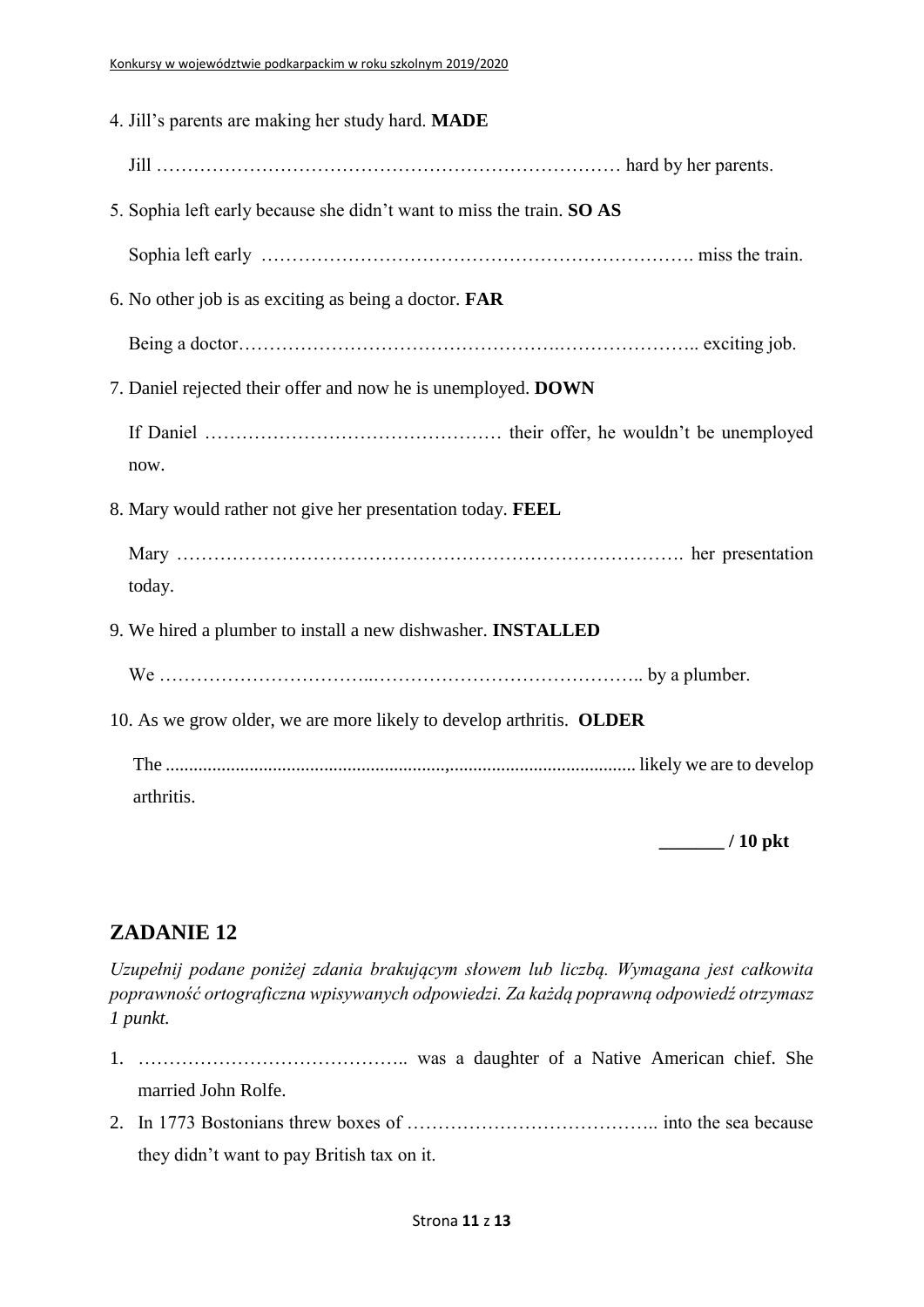| Alaska. |
|---------|

**\_\_\_\_\_\_\_ / 5 pkt**

## **ZADANIE 13**

*Z podanych trzech możliwości wybierz i podkreśl właściwą. Za każdą poprawną odpowiedź otrzymasz 1 punkt.*

1. The New York City's first skyscraper was *the Empire State Building / the Chrysler Building / the Flatiron Building.*

2. The seven points on the crown of the Statue of Liberty are for seven *mountains / seas / states.*

3. The first famous *jazz / disco / rap* song was recorded by a New York group called The Sugarhill Gang.

4. The New York Knicks play *basketball / baseball / football.*

5. *Central Park / Gramercy Park / Washington Square Park* is in Greenwich Village.

\_\_\_**\_\_\_\_ / 5**

## **ZADANIE 14**

*Udziel odpowiedzi na podane pytania. Za każdą poprawną odpowiedź otrzymasz 1 punkt.*

1. Who was the current US flag designed by? ………………………………………………………………………………………… 2. What is the first black US president's name? ………………………………………………………………………………………… 3. How many presidents of the United States have been assassinated in office? ………………………………………………………………………………………… 4. Who is the US most decorated and the most successful Olympian of all times? ………………………………………………………………………………………… 5. In which year did the United States gain independence from the European power? …………………………………………………………………………………………

**\_\_\_\_\_\_\_\_ / 5**